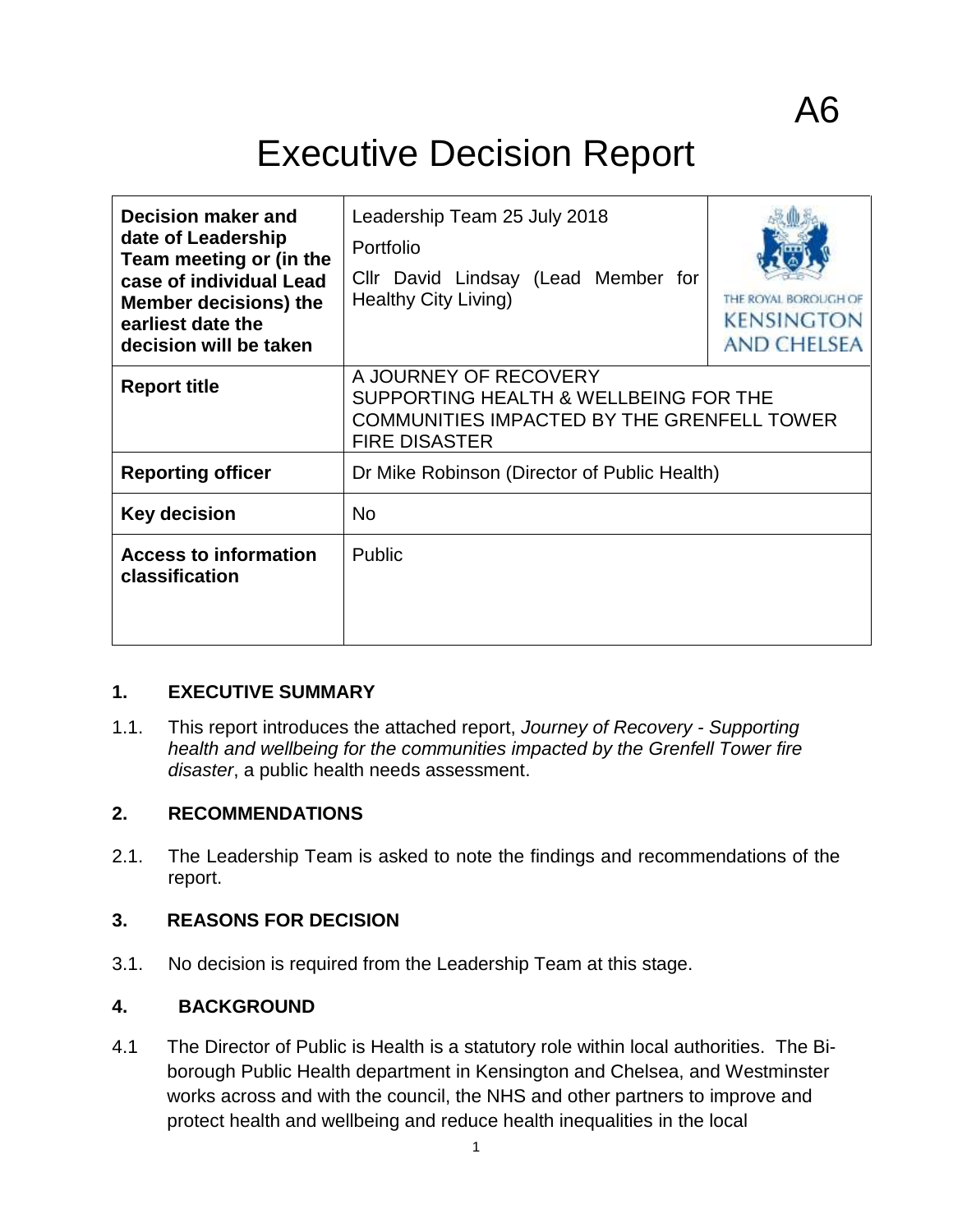area. Central to this work is the ongoing development of the Joint Strategic Needs Assessment in order to understand changing health and wellbeing needs in the local population. To contribute to this work the public health department carries out focussed needs assessments in particular areas. This report, *Journey of Recovery - Supporting health and wellbeing for the communities impacted by the Grenfell Tower fire disaster,* is part of this work.

- 4.2 The report gives an initial picture of the nature and scale of the impact of the Grenfell Tower disaster. It draws on existing quantitative and qualitative data, community perspectives and relevant literature from other major disasters to make a number of recommendations for long-term recovery.
- 4.3 The report documents the main demographic and socioeconomic characteristics of Notting Dale ward and the wider North Kensington area, and what we know about the health and wellbeing of local people before the fire. This provides a baseline against which to measure the impact of the tragedy.
- 4.4 Against this backdrop, the report explores the impact of the fire and its aftermath on those affected. In particular, it draws on existing data and relevant literature to give an initial assessment of the potential impacts of trauma, bereavement and displacement on physical and mental health and wellbeing. It also identifies some of the key demographic groups affected.
- 4.5 The report also documents some of the key protective factors that support recovery and draws on a wide range of disaster recovery expertise to make recommendations.
- 4.6 The report is a review of the evidence at a particular point in time, just over one year on from the disaster. There remains considerable uncertainty as to exactly how people have been affected, the issues which may emerge over the long term, and the scale of impact across the wider community. Further work will be necessary to document the impact into the future.

# **5. PROPOSAL AND ISSUES**

- 5.1. The report sets out eleven 'Foundations for the Future', which the evidence base suggests should inform the approach to long-term recovery adopted by the Council and its partners. These Foundations fall under the following three themes:
	- A commitment to new, improved and more inclusive ways of working,
	- Delivering high quality services and support across sectors,
	- Supporting community resilience.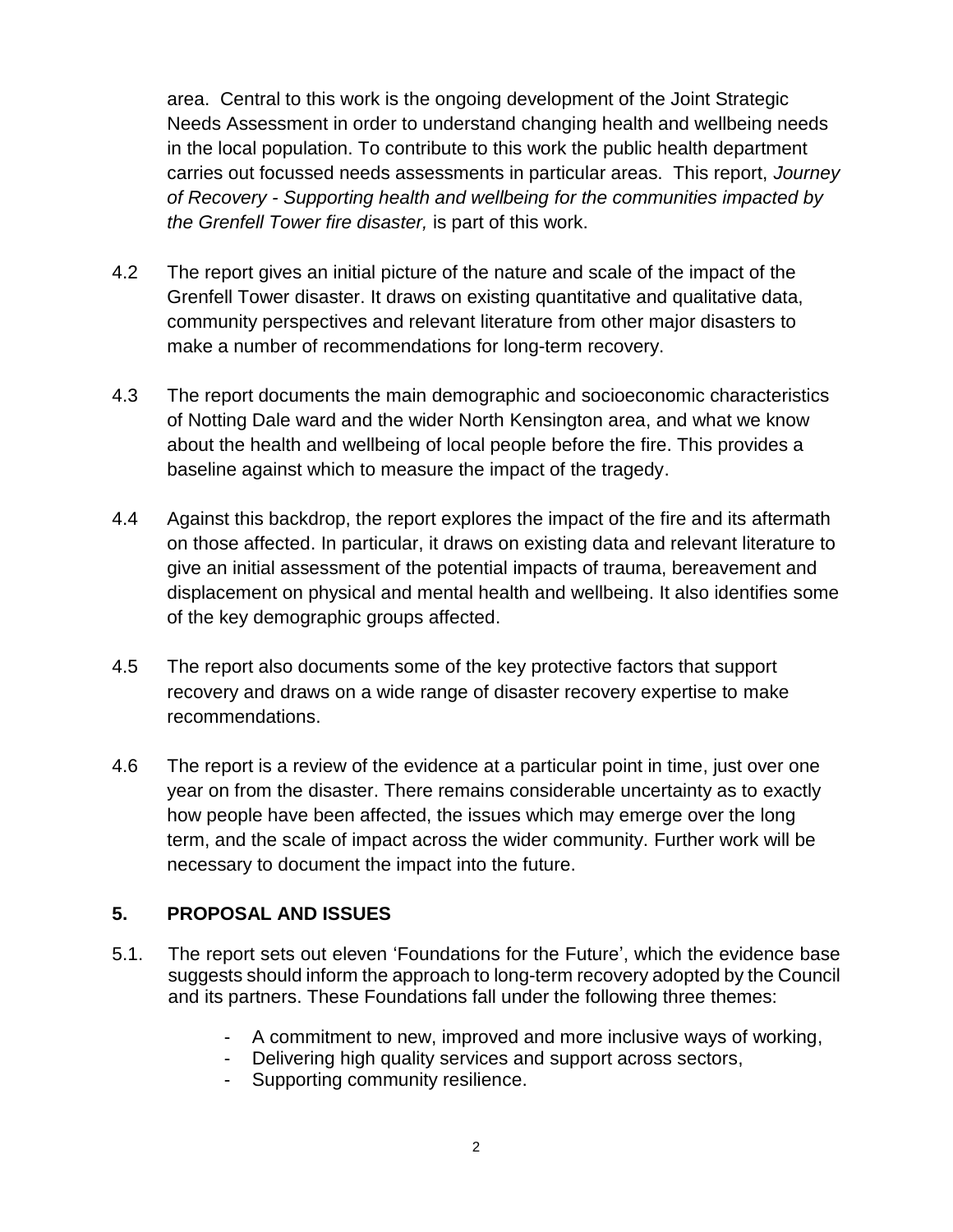- 5.2. The report also makes eight specific recommendations for all of those involved in recovery, including the importance of a long-term recovery strategy.
- 5.3. The report has informed the Council's *Commitments to those affected by the Grenfell Tragedy*, which are being published alongside it. The *Commitments* set out the beginnings of a recovery strategy, to be developed in partnership with the community.
- 5.4. The report recommends that the Council and its partners continue to monitor the impact of the disaster on the health and wellbeing of the community, including exploring new ways of measuring impact, and to adapt its approach to recovery accordingly.

#### **6. CONSULTATION AND COMMUNITY ENGAGEMENT**

The report draws on discussions with people affected by the disaster including a series of community conversations on the Foundations for the Future. The report has also drawn on qualitative research conducted by other organisations such as young people's peer led research, and the Musawa Consortium Needs Assessment with BME communities.

## **7. HUMAN RESOURCES AND EQUALITIES IMPLICATIONS***.*

None

#### **8. LEGAL IMPLICATIONS**

None

# **9. FINANCIAL, PROPERTY AND ANY OTHER RESOURCES IMPLICATIONS**

None

## *Dr Mike Robinson Director of Public Health*

## **Local Government Act 1972 (as amended) – Background papers used in the preparation of this report**

*[Note: Please list only those that are not already in the public domain, i.e. you do not need to include Government publications, previous public reports etc.]*

**Contact officer(s):** *[Insert name, post title, authority and both email/telephone contact details of the report author or someone who is able to answer questions about the report.]*